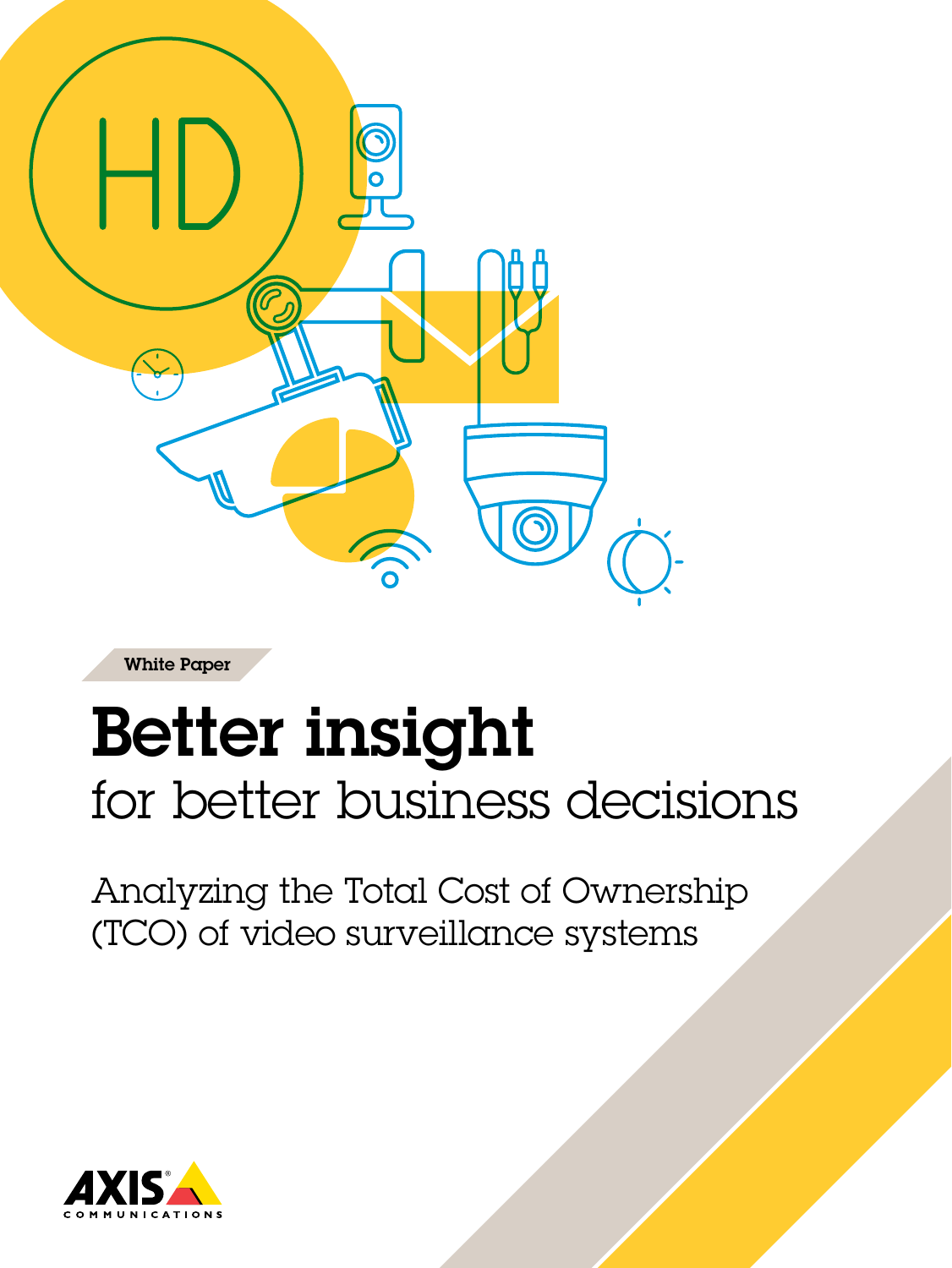# Executive summary

Total Cost of Ownership (TCO) is an established concept in many industries as a model to estimate costs across a system's lifecycle. In the video surveillance industry, there are few studies published that present TCO models or examples.

In this paper, Axis presents the results from a TCO study conducted in 2015, resulting in a model with 40 costs relating to system components and stages. The model is populated with an example 1,500 camera city surveillance project resulting in a TCO of around USD 17,000,000. The analysis shows among other things that about 50% of the total cost is made up of investments in hardware and software, and 50% occurs during installation, maintenance, operating and decommissioning.

The TCO is also used to simulate the result of Axis' Zipstream technology, resulting in total savings of USD 450,000 or around USD 300 per camera. The TCO is also used to simulate a scenario where product failure is increased, leading to a negative impact on the TCO with failure costs increasing from USD 800,000 to USD 2,300,000.

A TCO like the one presented here can be a useful tool when calculating projects or assessing tenders. It presents examples of costs which can be expected, and indicates areas to focus on to reduce costs and improve the quality of the surveillance solution.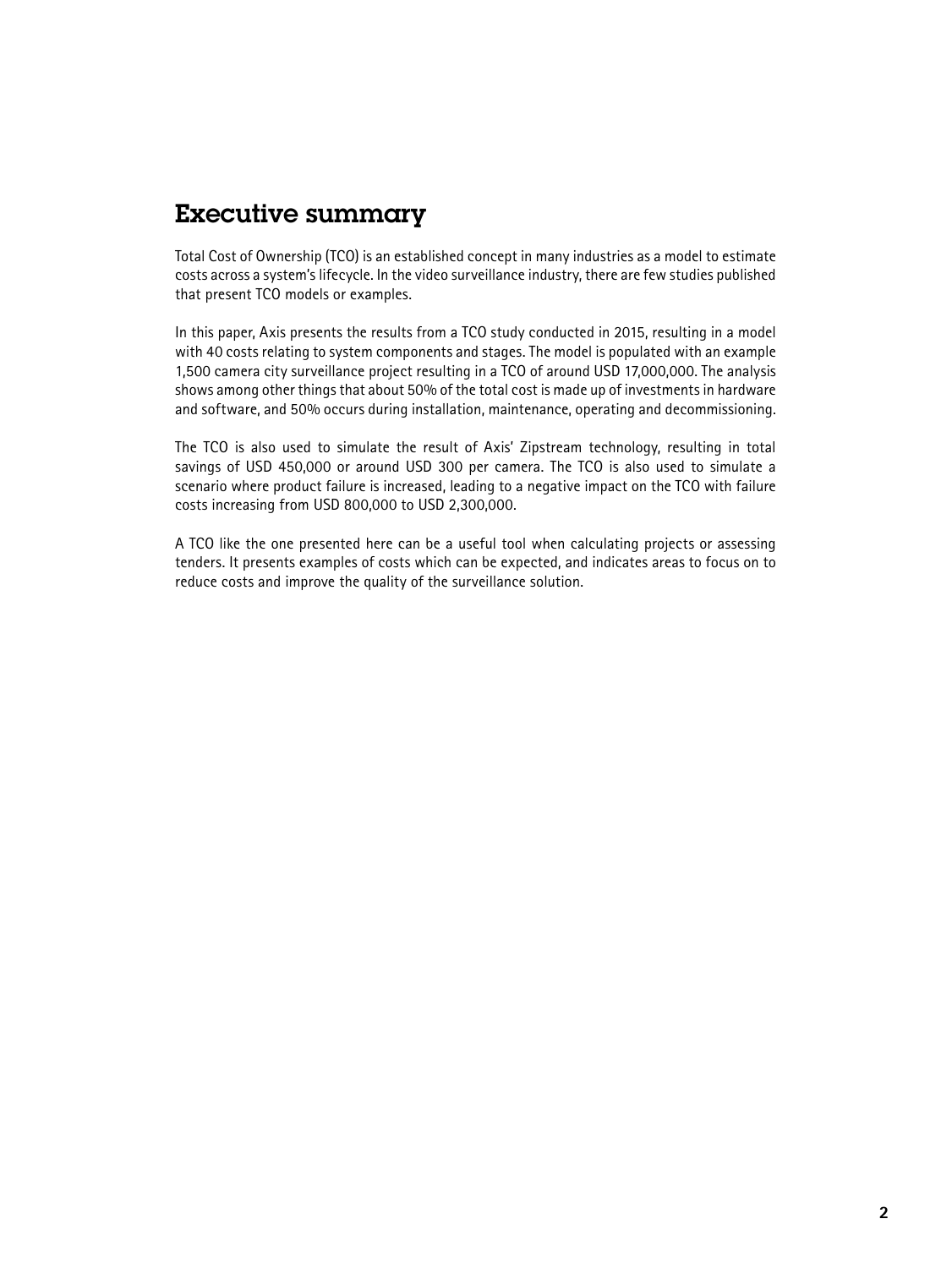# Table of contents

| 1.      | <b>Introduction</b>                                                    | 4  |  |
|---------|------------------------------------------------------------------------|----|--|
| 1.1     | Total Cost of Ownership (TCO) insight for better business<br>decisions | 4  |  |
| $1.2\,$ | Definition of TCO                                                      | 4  |  |
| 1.3     | Purpose of a TCO - how can it be used?                                 | 5  |  |
| 2.      | <b>Methodology and considerations</b>                                  | 5  |  |
| 2.1     | Every TCO is unique                                                    | 5  |  |
| 2.2     | Industry differences                                                   | 5  |  |
| 2.3     | Who carries the cost?                                                  | 5  |  |
| 2.4     | Developing the TCO                                                     | 6  |  |
| $2.5\,$ | Data sources and research                                              | 6  |  |
| 3.      | Determining the cost factors                                           | 6  |  |
| 3.1     | The lifecycle phases of a surveillance system                          | 6  |  |
| 3.2     | Factors covered in this TCO                                            | 7  |  |
| 3.3     | Examples of factors not covered in this TCO                            | 7  |  |
| 4.      | Defining an example project                                            | 7  |  |
| 4.1     | Attaching values to each factor                                        | 8  |  |
| 5.      | Analysis of the result                                                 | 8  |  |
| 5.1     | Total cost of ownership for the city surveillance project              | 8  |  |
| 5.2     | Costs for products vs. other costs                                     | 8  |  |
| 5.3     | Observations on costs not included in the TCO                          | 10 |  |
| 6.      | The impact of more efficient video storage                             | 11 |  |
| 7.      | A closer look at product quality                                       | 12 |  |
| 8.      | <b>Conclusions</b>                                                     | 13 |  |
| 9.      | Links                                                                  | 13 |  |
|         | 10. Appendix 1 - Cost factors                                          | 14 |  |
|         | 10.1 Cost factors during acquisition                                   | 14 |  |
|         | 10.2 Cost factors during operation                                     | 14 |  |
|         | 10.3 Cost factors during decommissioning<br>14                         |    |  |
|         | 11. Appendix 2 - The example system                                    | 15 |  |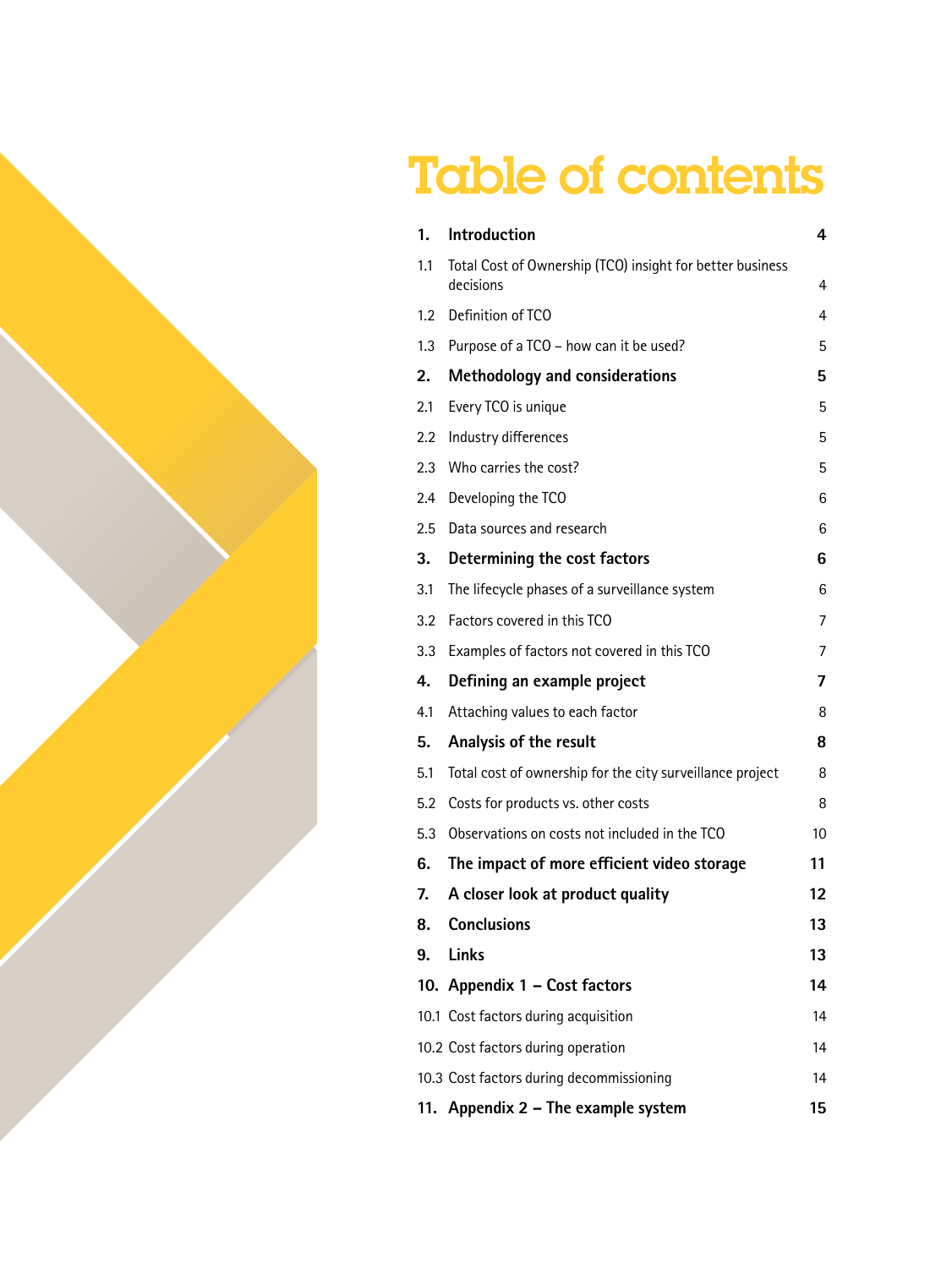# 1. Introduction

#### **1.1 Total Cost of Ownership (TCO) insight for better business decisions**

Imagine you are responsible for a safe city project, and you are tasked with deploying a multi-million dollar video surveillance system. Where would you start? How would you evaluate tenders? How would you assess upfront costs in relation to the long-term operating costs? And which areas of the system should you focus on to optimize its total lifecycle cost? These are just some of the questions you need to ask to minimize risk and avoid unpleasant surprises once the system is deployed.

This TCO study presents a comprehensive picture of the total cost for a large hypothetical surveillance system in a major city. It shows how costs are divided between different parts of the system as well as the different phases over the ten-year lifecycle of the system. It also includes an analysis of certain factors that sit outside the TCO, such as business costs due to system downtime. Finally, this model shows how camera technology and product reliability could impact the total cost of ownership in a significant way.

#### **1.2 Definition of TCO**

TCO is a financial estimate model that intends to capture all the costs associated with an activity over its complete lifecycle. TCOs are used in many industries as a tool to correctly estimate the direct and indirect costs of deploying a system, and as a tool to compare different systems with different characteristics and cost distribution.

In a fact sheet from 2009, Accenture defines Total Cost of Ownership as "defining the range of costs associated with the asset lifecycle including research, development, procurement, operation, logistical support and disposal of an asset."

In this white paper, the Axis definition is: Quantify a selection of relevant costs associated with a video surveillance solution throughout its complete lifecycle.

## TCO studies from other industries

There is a tendency to estimate the total system cost based only on the initial investment. This is not unique for the security industry, but this bias has been proven in many TCO studies in various industries.

In a TCO study from 2016 on the cost for mobile devices in enterprise companies, conducted by Wandera, they found that the actual total cost was 116% higher than CIOs believed. The main explanation for this gap was that purchasers focused primarily on the upfront cost for devices and the data plan cost, and drastically underestimated other operating costs, for example within IT, services and security.

In another TCO study on the cost for HR payroll systems, conducted by ADP in 2012, they found that only 37% of the costs were "visible", i.e. costs that the survey participants were aware of. This included costs such as system installation and direct labor. On the contrary, 63% of the total cost, including indirect labor cost and system maintenance, were not top of mind for the participants.

In a TCO paper by Nash Networks from 2009, they consolidated data from a number of TCO studies and concluded that as much as 75% of the total cost for a server was maintenance and other costs during operation

– or conversely, only 25% of the total cost of ownership was in the initial investment of hardware, software, installation and training.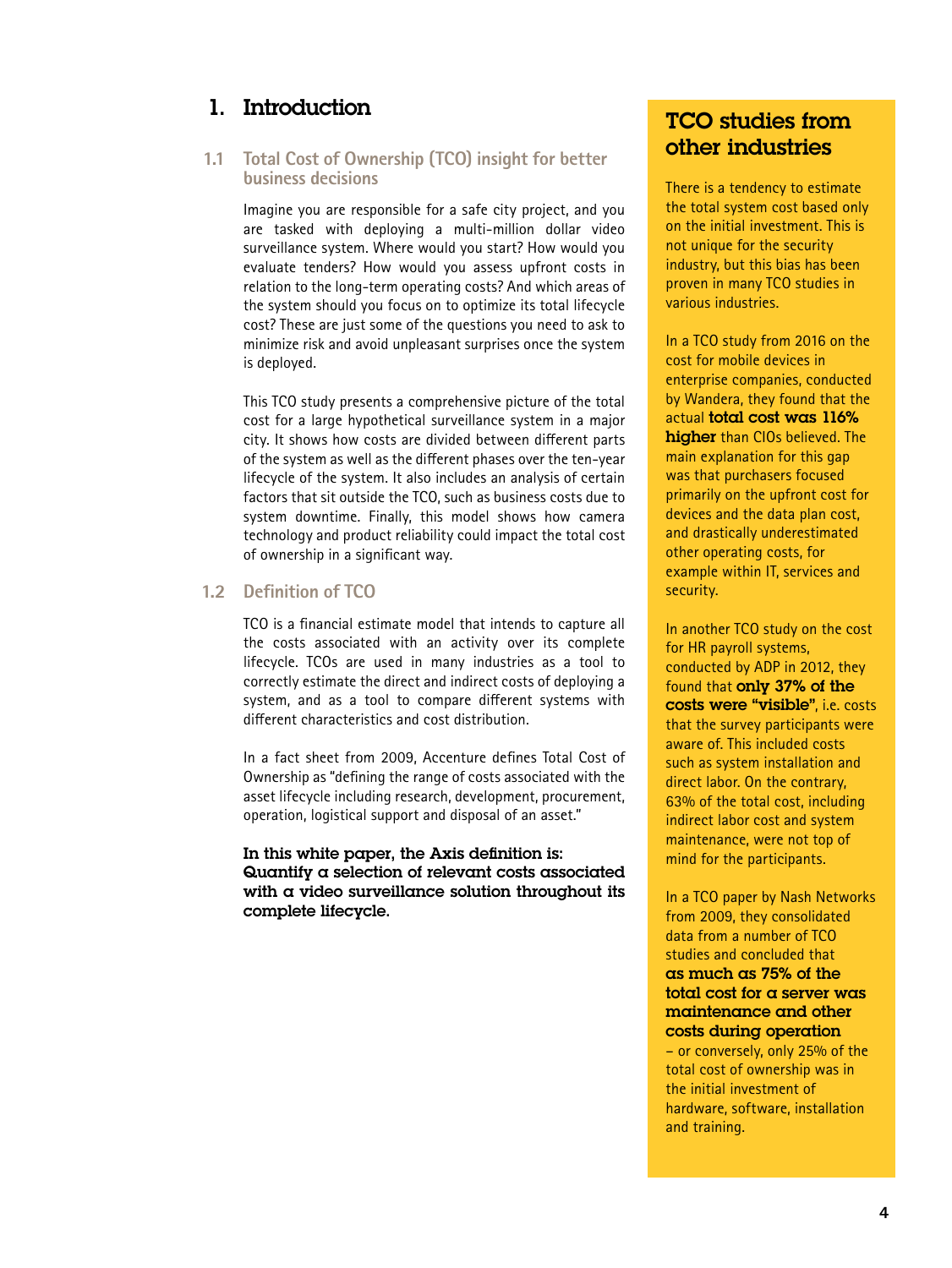#### **1.3 Purpose of a TCO – how can it be used?**

A TCO when included in any financial analysis, provides a cost basis for determining the total economic value of an investment and as a product/process comparison tool. A TCO can:

- > help project teams understand how the cost is distributed over time from installation to operation and decommissioning
- > help to understand the distribution of costs between different system components
- > minimize the risk of unforeseen costs that can erode budgets
- > help to focus efforts and reduce costs over time
- > help during discussions with stakeholders about long-term perspective and lifetime expectancy of a system
- > be a contributing factor, out of many, when evaluating project tenders



# 2. Methodology and considerations

#### **2.1 Every TCO is unique**

It is important to point out that there is no single uniform TCO model that fits every project. On the contrary, every project has a unique cost distribution, and it is up to each project team to determine which cost factors to take into account and how to judge the monetary aspect of each factor.

#### **2.2 Industry differences**

Even though many of the cost factors presented here are common in surveillance projects across different industries, there are many that will be different. For example, in an airport or critical infrastructure installation, the consequences of system downtime are vastly different from a school district. Another example is the lifespan: in some industries such as city surveillance, a system could be expected to remain in place unchanged for years, while in others such as a retail environment, cameras may be moved around and the system upgraded on a regular basis.

#### **2.3 Who carries the cost?**

This TCO model captures and assesses a number of system costs that occur during acquisition, as well as over time, in a hypothetical city surveillance project. However, this analysis does not define who actually has to carry the cost in the end. In some projects it might be the end customer that pays for everything, while in other projects the system integrator will carry the cost for some areas. Naturally it will also depend on the warranty agreements, service level agreements, financing etc.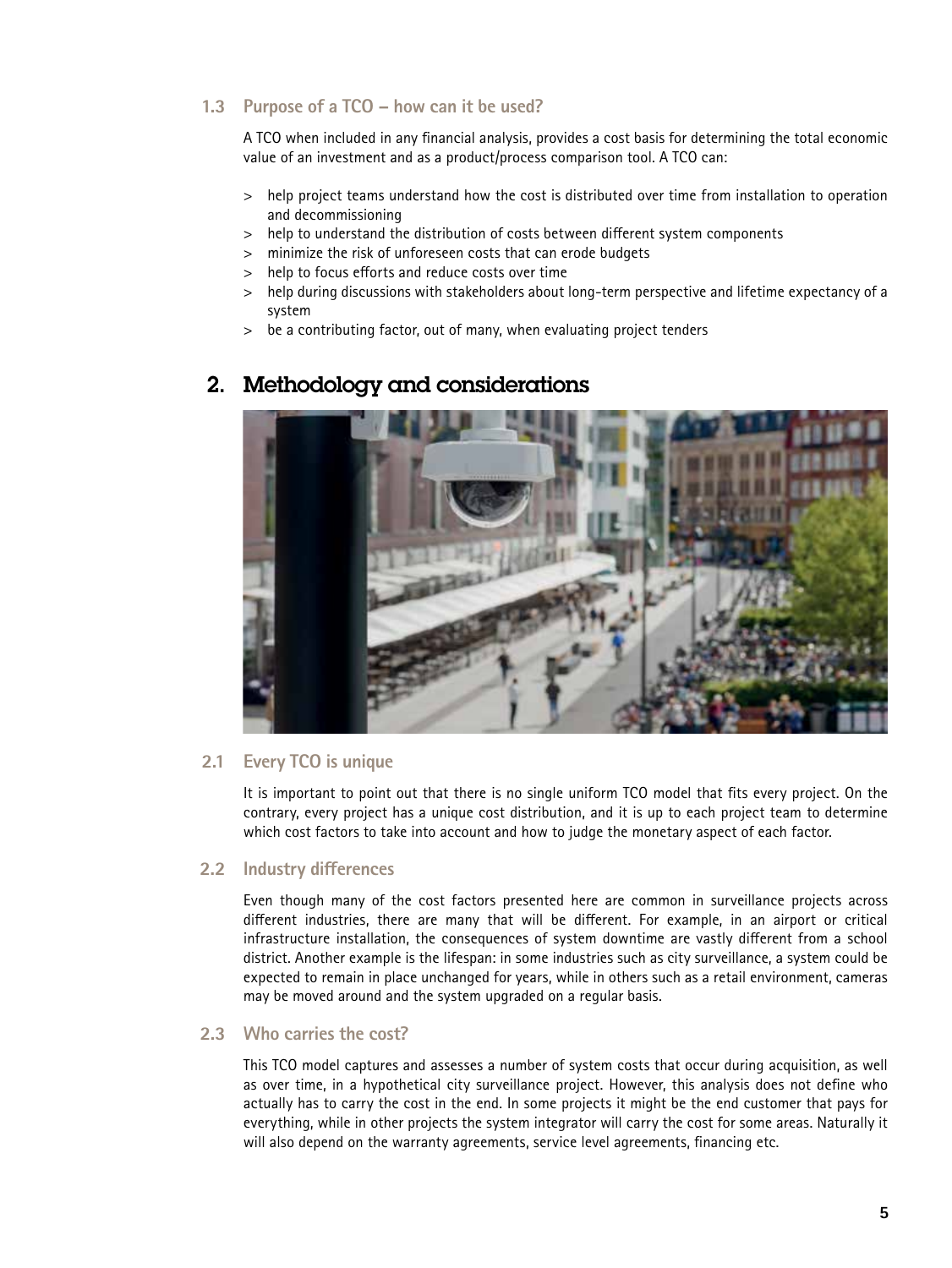#### **2.4 Developing the TCO**

To develop this model TCO, the following steps have been taken:

- 1. Determining the cost factors
- 2. Defining an example system
- 3. Analysis of the results

#### **2.5 Data sources and research**

Axis has based this TCO on information gathered from a number of sources to determine cost factors and reasonable values to enter into the system.

Sources for this project include:

- > Interviews with system integrators
- > Interviews with end customers
- > Data at Axis from existing similar projects
- > Knowledge, experience and statistics from Axis support, sales and field engineering organizations
- > Data available from security industry organizations and other security sources

The data gathering and development of the model took place during 2015, which means factors such as equipment prices, labor and maintenance costs represent a snapshot of the market situation during that period of time.

## 3. Determining the cost factors

**3.1 The lifecycle phases of a surveillance system**



*Figure 1. Costs during the lifecycle*

To create a simple overview of all the costs that affect the TCO of a video surveillance solution, the cost factors have been categorized according to the activities and chronological order in which they appear throughout the system lifecycle. The ownership of a product can be divided into the phases: acquisition, operation and decommissioning. Following these phases, the costs are then divided into three main categories: total cost of acquisition, total operating cost and total decommissioning cost. See Figure 1. The costs in each of the main categories vary in nature. While the acquisition costs and the decommissioning costs only occur once, the operating costs occur continuously throughout the system lifecycle. The size of the operating cost is then heavily dependent on the expected length of the system service time.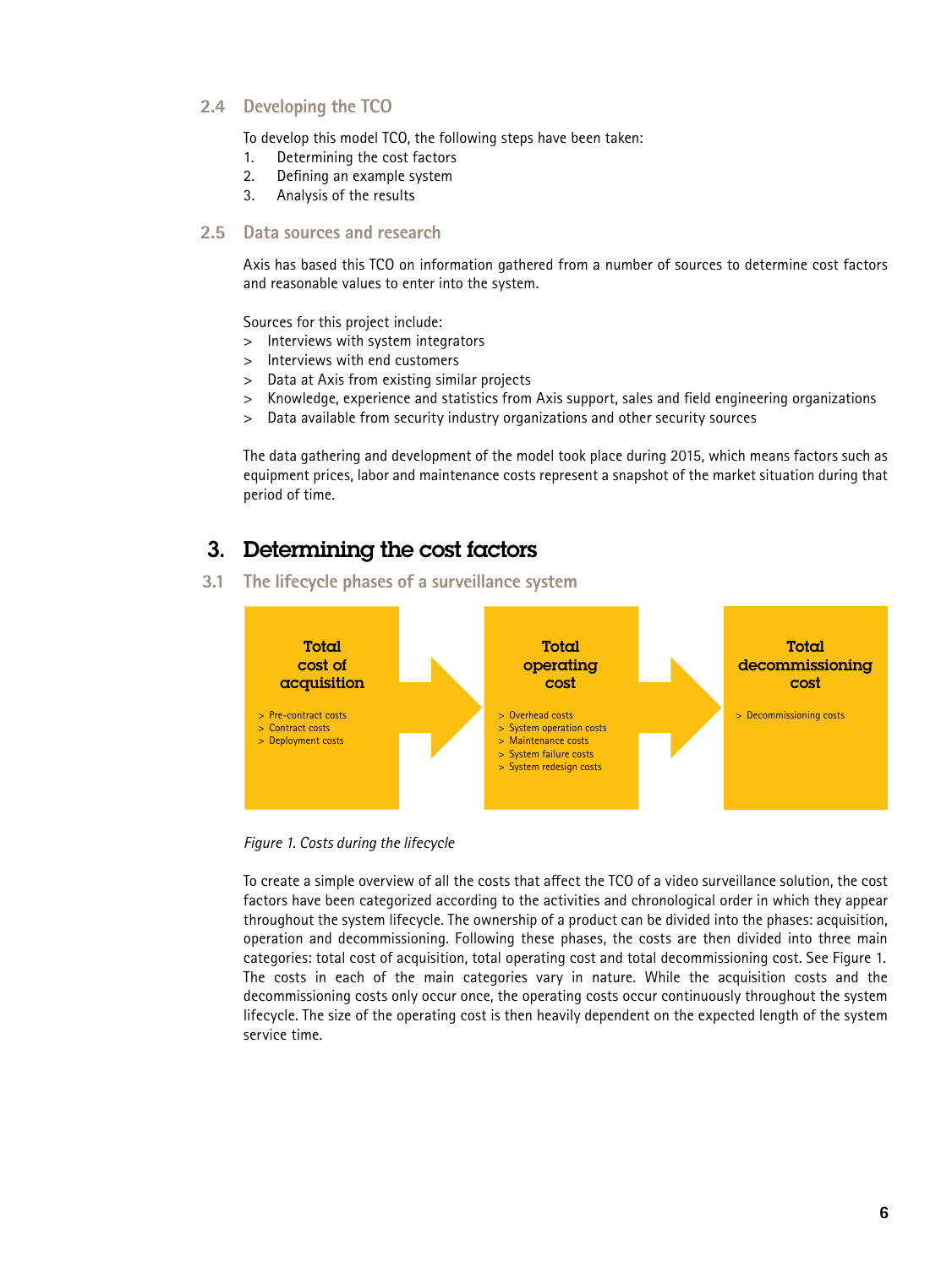#### **3.2 Factors covered in this TCO**

As stated above, some direct costs as well as some indirect costs are obvious when purchasing a surveillance system. For example:

- > Hardware investment
- > Software investment
- > Costs for warranties
- > Installation and integration cost
- > User education

However, these are only a few of the costs that can be incurred during a systems lifecycle. In this TCO, a total of 40 cost factors have been taken into account, including project management, operation, maintenance, decommissioning and much more. See Appendix 1 – Cost factors for details.

#### **3.3 Examples of factors not covered in this TCO**

There are a number of factors that could have been included in the TCO model, but were omitted. One reason for not including these costs is that estimates vary considerably between industries. This could skew the TCO in the wrong way. For example, the costs for alarm failures and costs incurred in the business operation due to system downtime, will have very different consequences for a headmaster in a school compared to the security manager at a nuclear power plant.

There are other costs that have been excluded from the TCO because they are potentially so huge that they dwarf the overall system cost – for example, salary costs for staff that operate a monitoring center, or the cost of a climate-controlled server room for storage.

Examples of costs not included in this TCO are:

- > Extended warranty costs
- > Freight costs
- > System inspection costs
- > Insurance costs
- > Server room costs
- > Software failure costs
- > Alarm failure costs
- > Business costs as a consequence of system downtime
- > Staff costs in operations center

The latter two will however be explored in separate sections later in this paper.

# 4. Defining an example project



The example project in this TCO model is a large-scale city surveillance project in a mature market. The project includes 1,500 outdoor cameras and an enterprise-class video management, network and storage solution. For details, see Appendix 2 – The example system.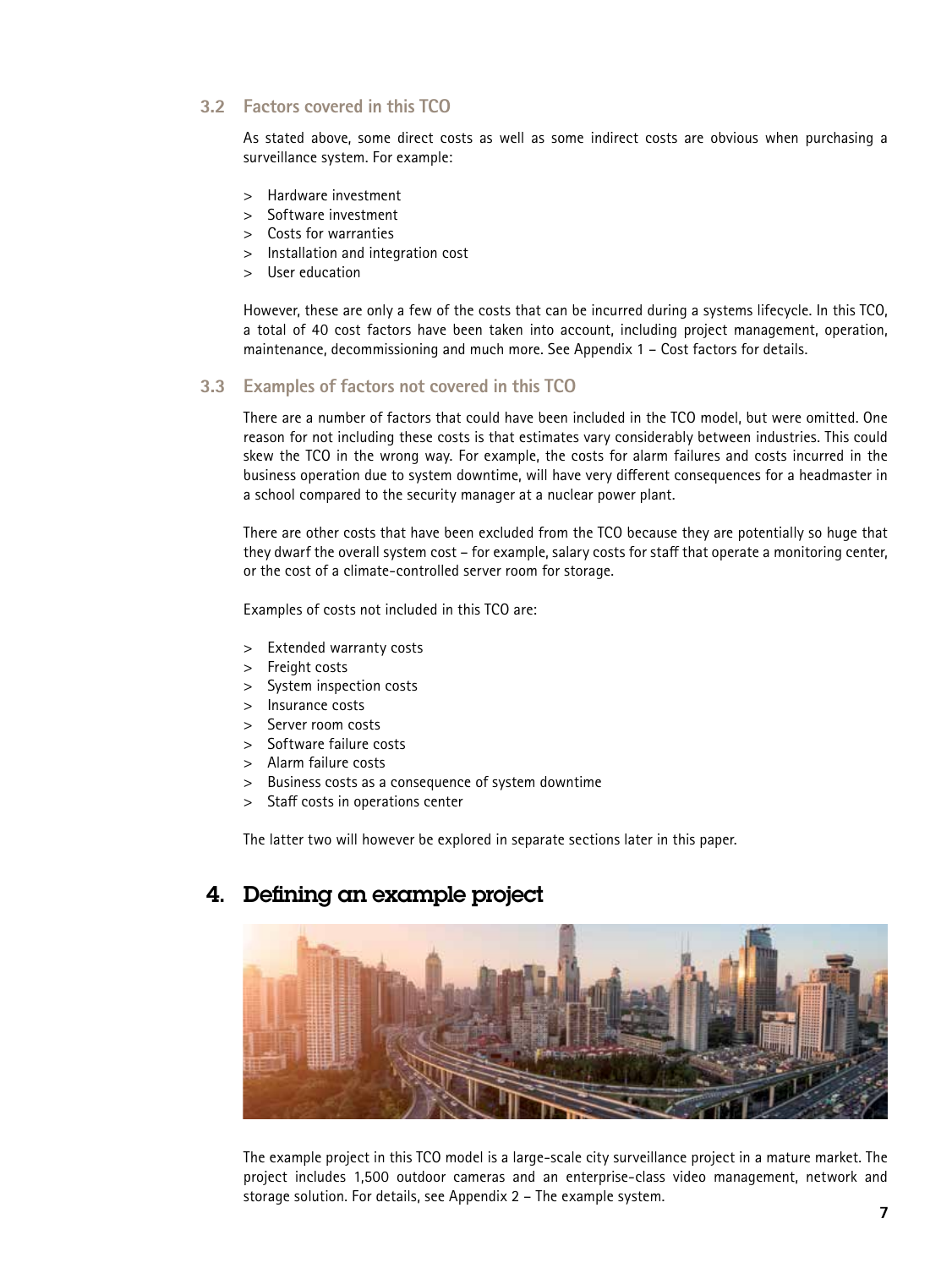#### **4.1 Attaching values to each factor**

Values/costs have been defined for all factors based on the extensive input as described in an earlier section. Examples include:

- > Prices for all products are Manufactured Suggested Retail Prices (MSRP) without any discounts
- > 13 labor roles are defined ranging from an administrator to a senior consultant
- > Labor costs range from USD 35 to USD 200 per hour depending on role
- > Electricity cost is USD 0.13 per kWh
- > Cable installation time is estimated at 4 hours per camera
- > Camera installation time is estimated at 2 hours per camera
- > Camera maintenance is estimated to happen twice a year

# 5. Analysis of the result

**5.1 Total cost of ownership for the city surveillance project**

The analysis of the TCO in this chapter focuses on the relative distribution of cost in percentages, and less on the actual dollars and cents. But to create an understanding of the magnitude of this system, the first conclusion is that the total cost of ownership for this 1,500 camera system over a ten-year period amounts to approximately USD 17,000,000.

#### **Cost per system phase**

See Figure 2 for the percentage of cost split during the lifecycle of the system. The cost per system phase amounts to:

- 1. Total cost of acquisition: USD 11,400,000, or around 67%
- 2. Total operating cost: USD 5,200,000, or around 31%
- 3. Total decommissioning cost: USD 300,000, or around 2%



*Figure 2. Share of costs during the lifecycle* 

**5.2 Costs for products vs. other costs**

Another top view of the TCO is the divison between product costs and other costs. In this TCO, as shown in Figure 3, about half (49%) of the total costs relate to direct upfront costs for the purchase of cameras, software and other equipment – also referred to as contract costs. The other 51% are costs relating to design, installation, maintenance, etc.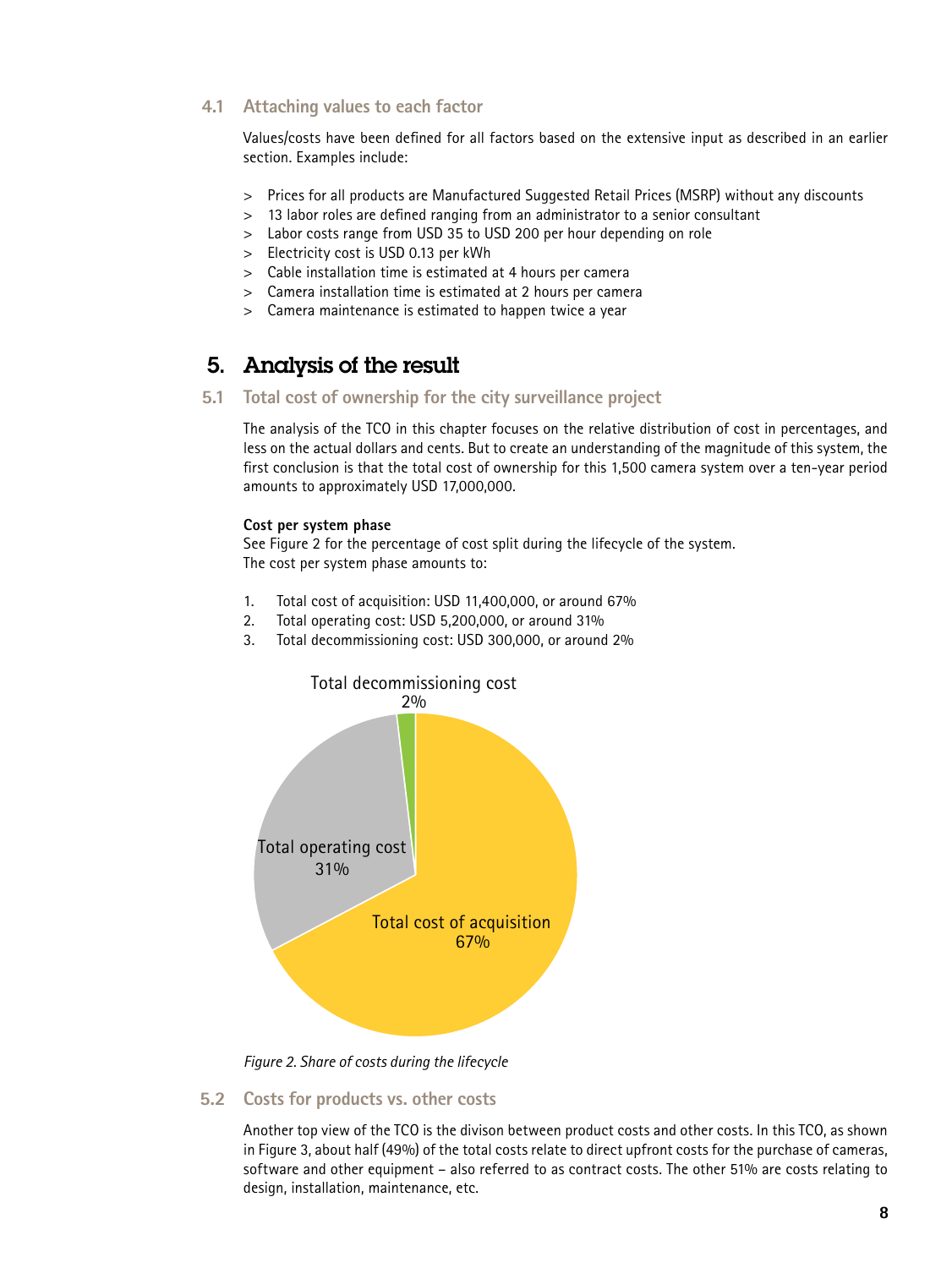

*Figure 3. Contract costs compared to other costs* 

#### **Detailed costs per area**

Looking closer at the TCO, Figure 4 and Figure 5 presents two different views of the detailed distribution of costs during the lifecycle.

#### **Acquisition**

As stated above, almost half the TCO is made up by the initial product investment, also referred to as contract cost. Around two thirds of that contract cost, or 34% of the whole TCO, is for video management software, network, storage and hardware other than cameras. A third of the contract costs is camera cost, making up around 16% of the TCO for the system.

The other costs that occur during 'year zero' of the system in this model are pre-contract and deployment costs. Pre-contract costs include among other things system design and vendor evaluation. Deployment costs cover everything connected to installation, configuration and integration. Together, pre-contract and deployment costs account for around 18% of the TCO.

#### **Operation**

During operation of the surveillance system, a number of costs are incurred, the main one being system maintenance. This covers all planned and regular maintenance (cleaning etc.) of cameras, servers, software etc. Operation also includes costs due to system failure as well as software license fees and power consumption. Maintenance costs represent the single largest share of the TCO for this system, amounting to around 20% of the TCO. Oher operating costs add ut to approximately 12%.

#### **Decommissioning**

The decommissioning of a surveillance system is very important and is often overlooked in the initial costing stage of a project. From a sustainability perspective it is essential to properly dismount and recycle equipment at the end of its lifetime, and these costs must be factored into the system's lifecycle. In this TCO model, the decommissioning costs represent 2% of the total cost.



*Figure 4. Cost distribution of the TCO in percentages.*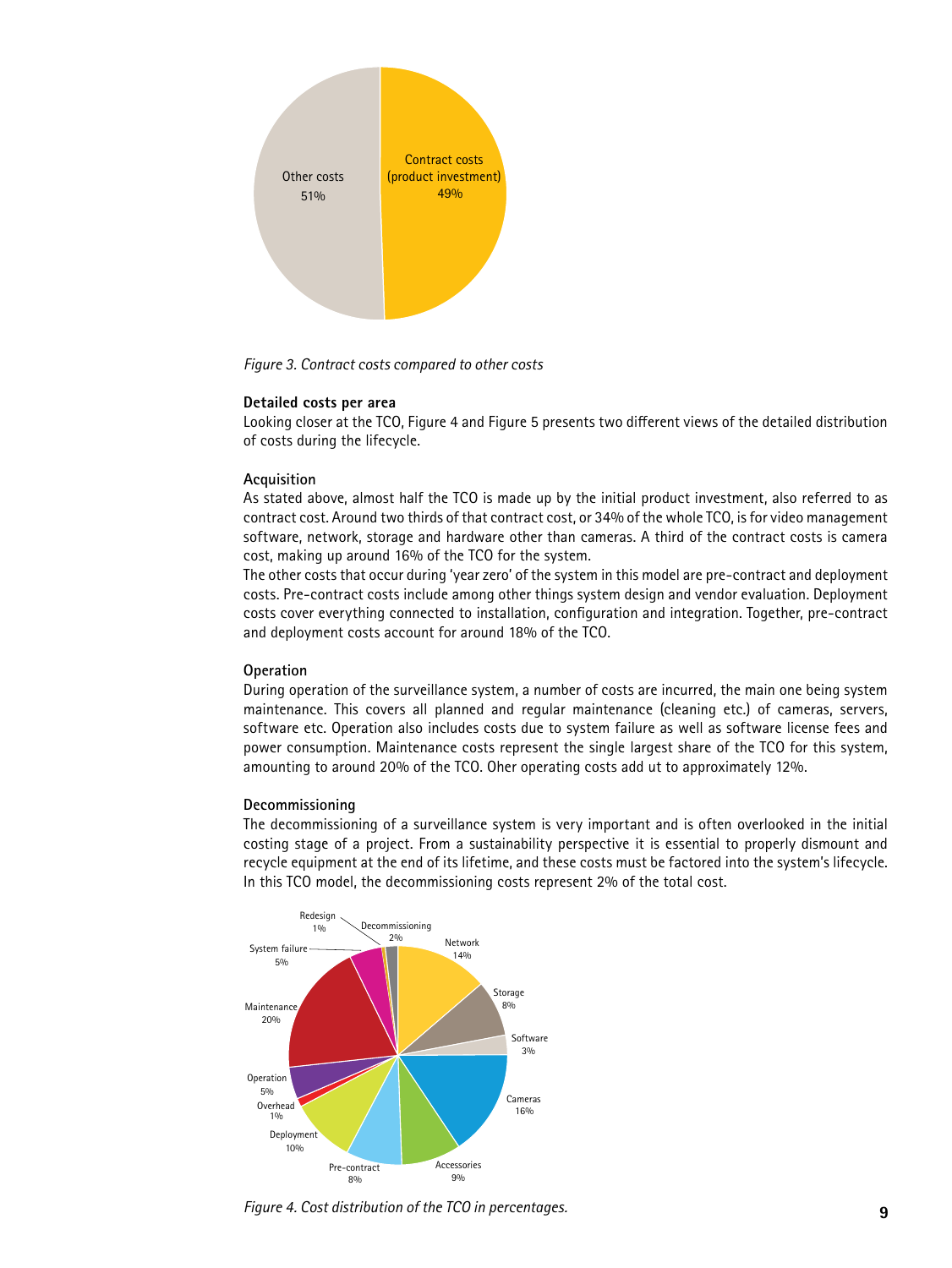

*Figure 5. The cost distribution of the TCO in money.*

#### **5.3 Observations on costs not included in the TCO**

#### **Security costs due to system downtime**

When compiling this TCO model, security costs that appear from the downtime of a failed surveillance system were excluded. However, when it comes to protection of valuable corporate assets, the costs of a security breach can of course be catastrophic. Especially if confidential business information or other intellectual property is destroyed, stolen or made available to competitors.

#### **Business costs due to system downtime**

Unplanned events that cause a system to fail can lead to excess costs for a business. For example, in an airport, if the surveillance system fails, it could lead to very high costs as extra security guards may need to be dispatched, or flights might be delayed. In a retail store, a failed surveillance system may impact the ability to prosecute perpetrators for fraud and shrinkage, leading to substantial losses. In some city surveillance situations, camera maintenance crews need to be accompanied by police or guards when going out on site, which would increase the downtime costs substantially.

In the TCO, when operating costs are calculated, business downtime costs have been excluded. However the TCO model makes it possible to make an estimate and see how business downtime costs could impact the TCO. For example, assume that it is necessary to dispatch one security guard to protect the installer as he goes to a camera location to fix a problem or replace the camera. Adding the security guard cost – only labor in this case – increases the share of the operating cost from 31% in **Figure 2** to 33%, as you can see in **Figure 6**.



**10** *Figure 6. Share of costs during the lifecycle when an example of business downtime cost is added.*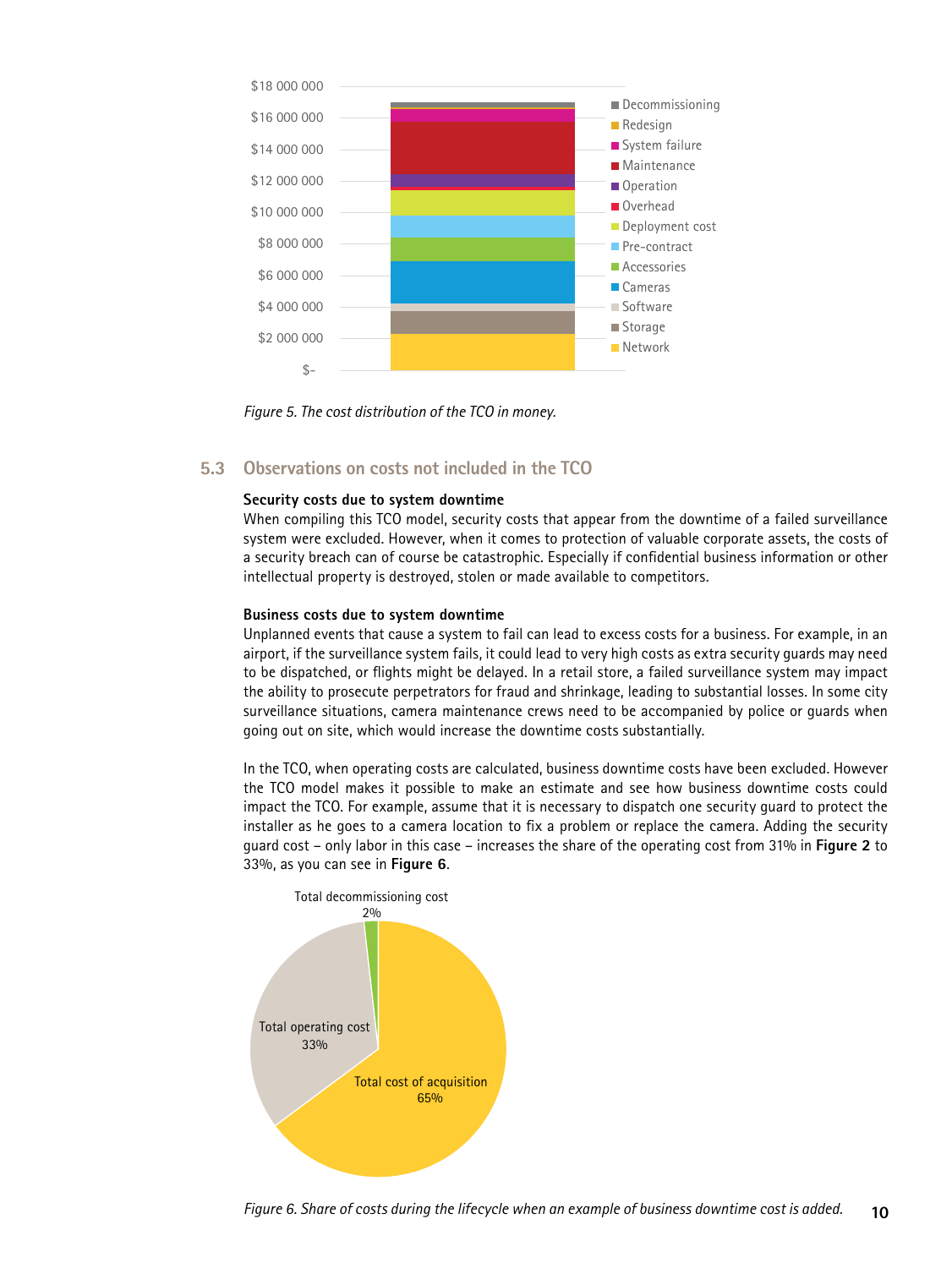

#### **Labor costs in the operations center**

When calculating the operating costs of the TCO, the labor cost of the staff needed to man the operations center during the ten year system lifespan has been excluded. However, the TCO model makes it possible to estimate this cost and factor it in to see how it impacts the TCO.

In an enterprise city surveillance installation, it is likely to have operators active 24 hours a day, 7 days a week. Assuming that 5 people are constantly present in the room, it is possible to make a rough calculation on the cost distribution. As you can see in Figure 7, the total operating cost now jumps from 31% to 73% of the TCO, almost triple the acquisition cost. This is in line with the findings in the TCO studies from other industries that are referred to in the introduction of this paper.



*Figure 7. Share of costs during the lifecycle when staff for the operations center is taken into account.*

## 6. The impact of more efficient video storage

The surveillance industry is constantly innovating to improve product and image quality, optimize video compression, speed up installation, and simplify maintenance.



In 2015, Axis released cameras with Zipstream, an award-winning compression technique that lowers bandwidth and storage requirements by an average 50% or more for many common 24/7 surveillance use cases.

So far in the TCO, the cameras in the system do not have Zipstream included, but it is easy to simulate the effect if the cameras were to compress video with Zipstream. With an assumption of 25% savings on storage, in this kind of scenario, the impact of Zipstream on the TCO amounts to 3%. This may sound insignificant, but translated to money it represents approximately USD 450,000 in savings in total, or around USD 300 per camera.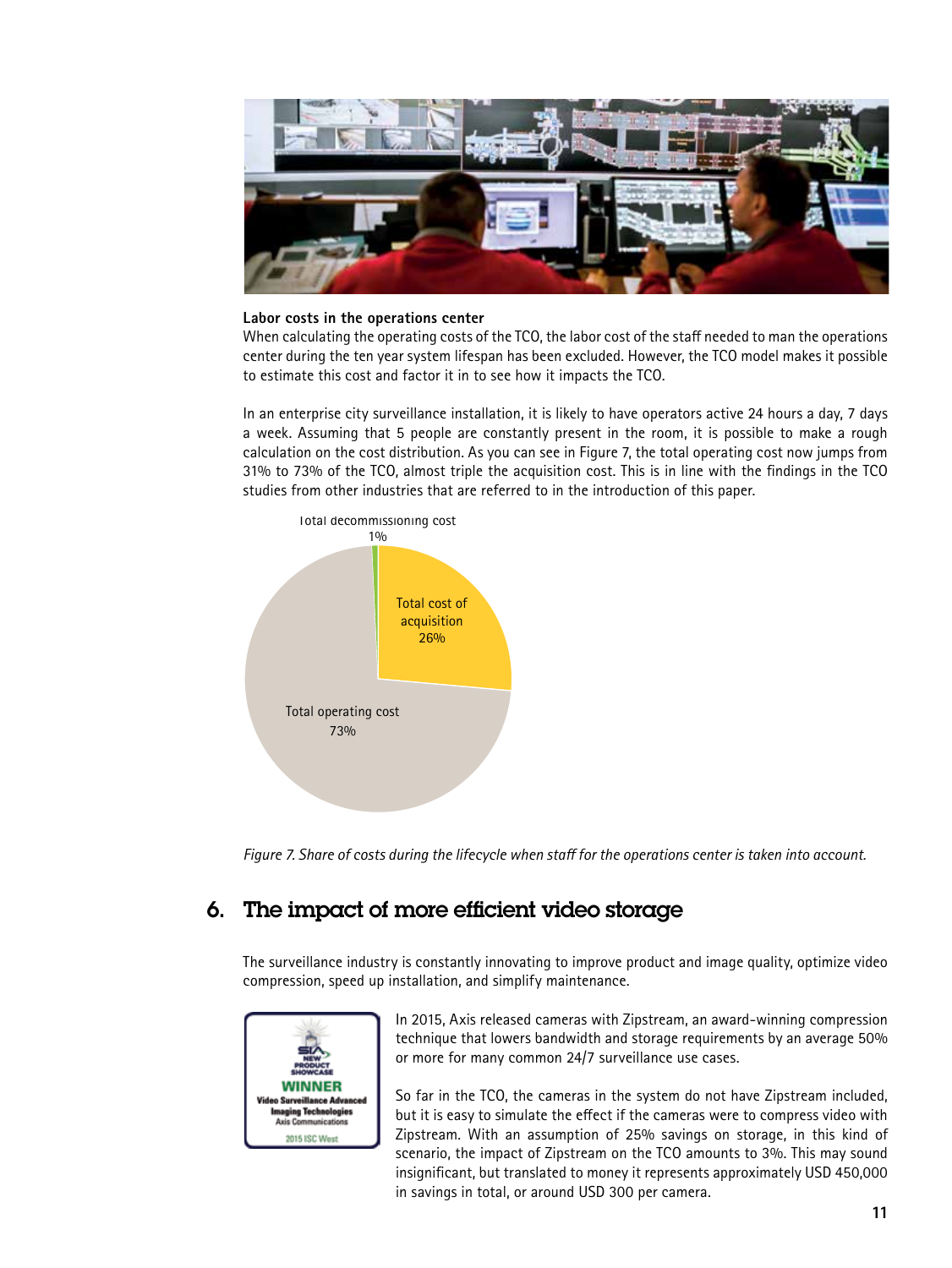### 7. A closer look at product quality



Maintenance and repair costs play a significant part of any TCO. The importance of product reliability is often underestimated when considering the cost of maintaining and operating a system. High product quality is of course one critical aspect to keeping maintenance and repair costs to a minimum.

Axis products are designed for performance and reliability and are tested to withstand extreme conditions. The TCO presented so far is built on typical failure and maintenance frequence, as captured by Axis support statistics. The following examples taken from Axis customer feedback demonstrates Axis quality:



The last customer claims that Axis products are four to five times more reliable than other comparable products. How would the TCO be impacted if the failure rates were increased by a factor of four? As you can see in Figure 8, the system failure cost jumps from the 5% in Figure4 to 13%, representing a significant cost increase from USD 800,000 in the original case to more than USD 2,300,000.



*Figure 8. The TCO with an increased product failure rate.*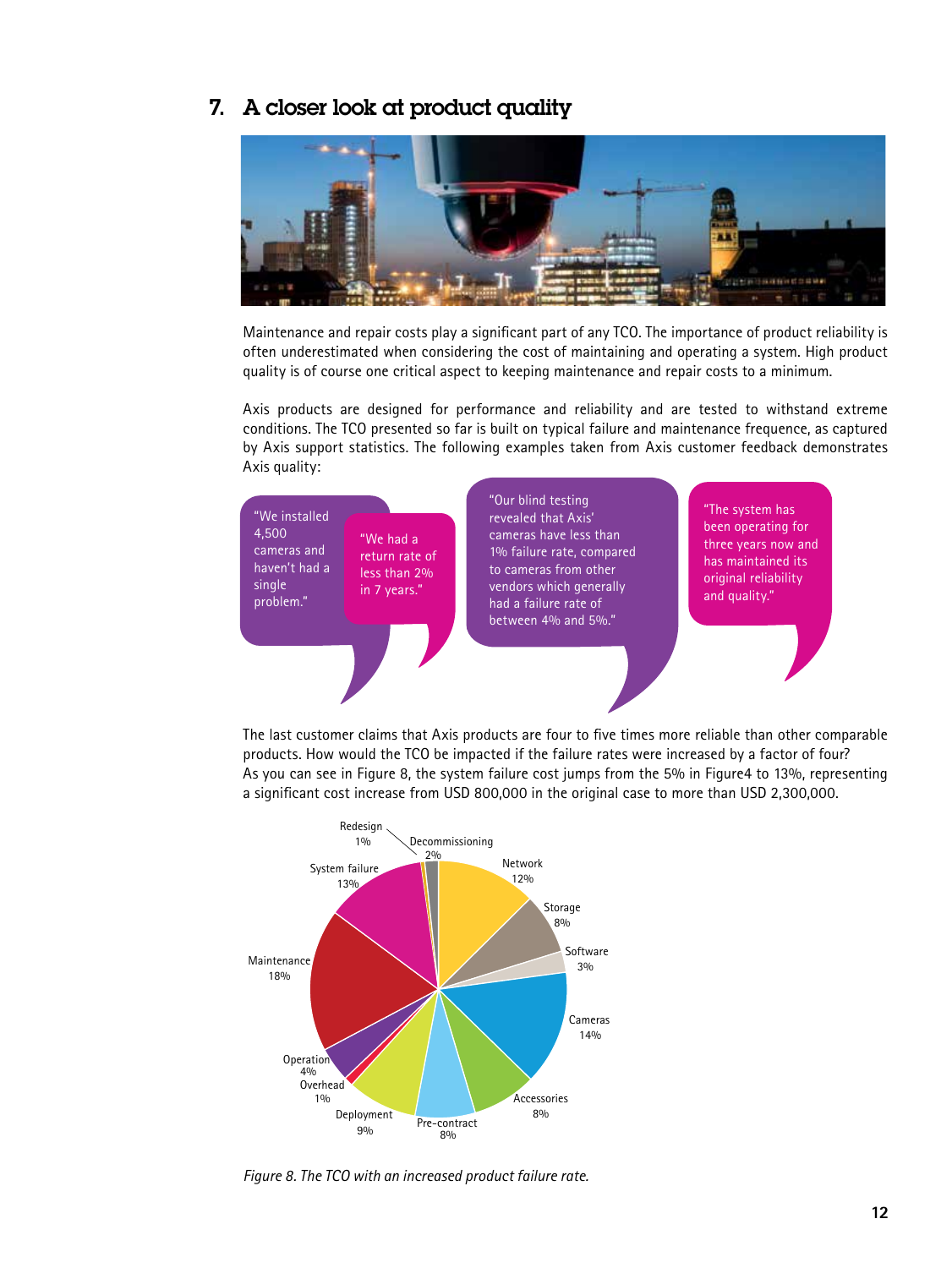# 8. Conclusions

Axis has presented the results from a comprehensive TCO study conducted in 2015, resulting in a model with 40 costs relating to different system components and stages.

The model was populated with a large-scale 1,500 camera city surveillance project, with data taken from internal Axis sources as well as interviews and comparative surveillance industry information. The TCO is based on current equipment, labor and maintenance prices sourced during 2015, so market situation and costs may differ at time of reading. The result showed among other things that about 50% of the total cost is made up of investments in hardware and software, and 50% are in installation, maintenance, operating and decommissioning.

The TCO was used to simulate the result of deployed cameras with Axis Zipstream technology and showed that this technology saved around 3% costs in the overall TCO. To highlight the importance of product reliability, the TCO was used to simulate a scenario where product failure would increase by a factor of four. This resulted in the additional costs making a huge negative impact on the TCO, increasing the failure cost from 5% to 13% of the total cost.

A TCO like the one presented here can be a useful tool when calculating projects or assessing tenders. It presents examples of costs which can be expected during the systems lifecycle, and indicates areas to focus on to reduce costs and improve the quality of the surveillance solution.

However, be aware that this TCO is not applicable in all its details for all projects. Every project is unique, and the TCO will of course vary considerably depending on project size, industry application, system requirements and other unforeseen attributes.

If you are interested in learning more about this TCO, or to discuss your project requirements, please contact your nearest Axis representative, which can easily be found on www.axis.com/contact/ .

# 9. Links

#### **Axis resources**

- > Axis product quality web page and white paper www.axis.com/quality
- > Axis Zipstream web page and white paper www.axis.com/zipstream
- > Axis sustainability web page www.axis.com/sustainability

#### **Other resources**

- > TCO study on Mobile Devices by Wandera, conducted by Redshift Research in 2016 www.wandera.com/tco-whitepaper/ (registration needed)
- > TCO study on HR Administration by ADP Canada, conducted by PwC in 2012 www.slideshare.net/mattdubeau/pw-c-tco-whitepaperexposing-the-hidden-cost-of-payroll-andhr-administration201203final
- > TCO paper on IT systems, developed by Nash Networks in 2009 www.nashnetworks.ca/pdf/TCOofIT.pdf
- > TCO description for Defense Industry, Accenture 2009 http://nstore.accenture.com/acn\_com/PDF/Accenture\_Defense\_Total\_Ownership\_Cost\_ Optimization\_Solution.pdf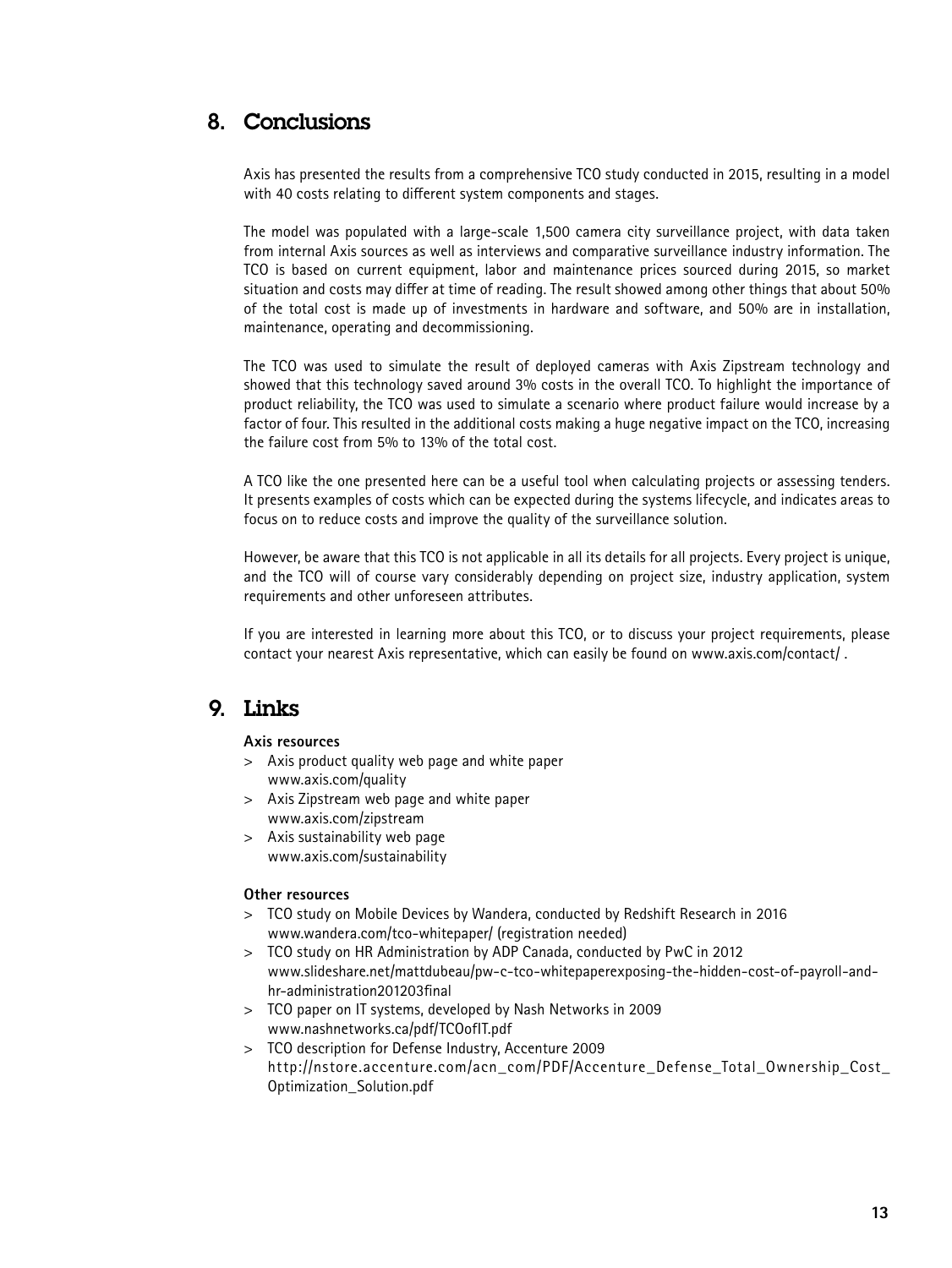# 10. Appendix 1 – Cost factors

The TCO includes the following 40 cost factors.

**10.1 Cost factors during acquisition**

| Pre-contract costs | 1. Define specifications                    |
|--------------------|---------------------------------------------|
|                    | 2. System design                            |
|                    | 3. Integrator selection                     |
|                    | 4. Contracting                              |
| Contract costs     | 5. Hardware                                 |
|                    | 6. Software                                 |
|                    | 7. End user education                       |
| Deployment costs   | 8. Preparatory work                         |
|                    | 9. Hardware installation                    |
|                    | 10. Hardware configuration                  |
|                    | 11. Software installation and configuration |
|                    | 12. Testing and validation                  |
|                    | 13. Work tools and equipment                |
|                    | 14. Late deliveries                         |
|                    | 15. Broken on arrival                       |
|                    | 16. Rework                                  |
|                    | 17. Support                                 |
|                    | 18. Work delays                             |
|                    | 19. Weather-related delays                  |
|                    | 20. Material handling                       |
|                    | 21. Manpower logistics                      |
|                    | 22. Project management                      |
|                    | 23. Documentation                           |
|                    | 24. Security                                |

# **10.2 Cost factors during operation**

| Overhead costs         | 25. Administration                    |
|------------------------|---------------------------------------|
|                        | 26. Software licensing                |
|                        | 27. Training of new personnel         |
|                        | 28. Spare part inventory              |
| System operating costs | 29. Electricity                       |
| Maintenance costs      | 30. Camera maintenance                |
|                        | 31. Network/IT maintenance            |
| System failure costs   | 32. Hardware failure                  |
|                        | 33. Support cost on user side         |
| System redesign costs  | 34. Change of surveillance objectives |
|                        | 35. Change of system size             |
|                        | 36. System upgrade                    |

### **10.3 Cost factors during decommissioning**

| 37. Hardware removal            |
|---------------------------------|
| $^\dagger$ 38. Site restoration |
| 39. Recycling                   |
| 40. Disposal                    |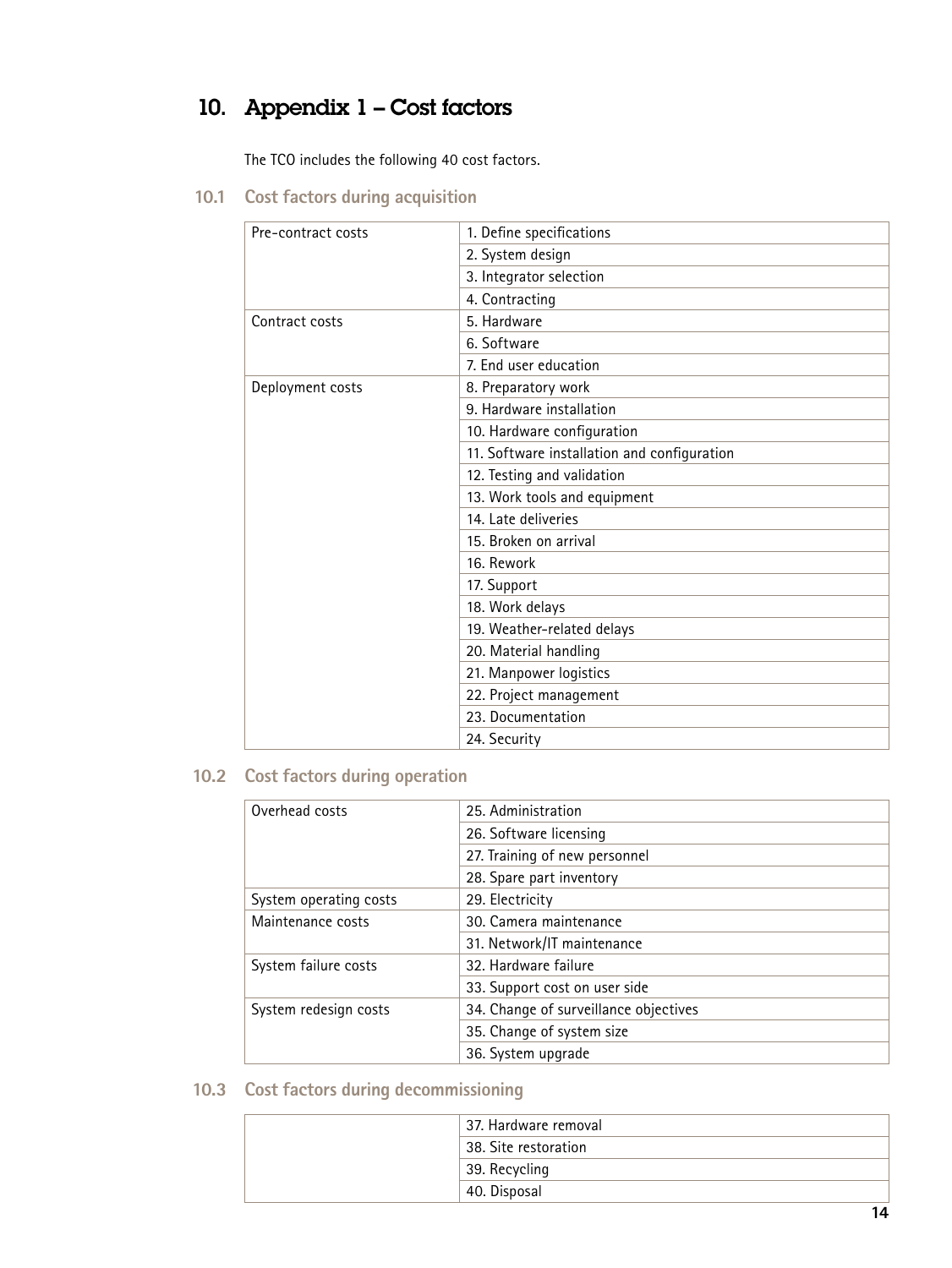# 11. Appendix 2 – The example system

The following attributes define the example system for the purpose of this TCO model:

- > A city surveillance project in a mature market
- > A high-end surveillance solution with professional products
- > 1,500 top-of-the-line Axis outdoor cameras, some with 720p and some with 1080p image resolution:
	- 450 pan/tilt/zoom cameras from AXIS Q60 Series
	- 1,050 fixed cameras from AXIS P13 Series
	- Camera mounting accessories including cabinets, wall mounts and pole brackets
- > 30 days video retention time
- > A market-leading Storage Area Network (SAN) professional solution with around 1,400 Tbyte capacity
- > A market-leading network switching solution
- > The city already has a network in place, which means that only the last section of network cable to each camera needs to be installed
- > A market-leading corporate video management system
- > A control room with a 16-screen video wall, workstations and accessories from a leading supplier
- > Expected system lifespan of ten years